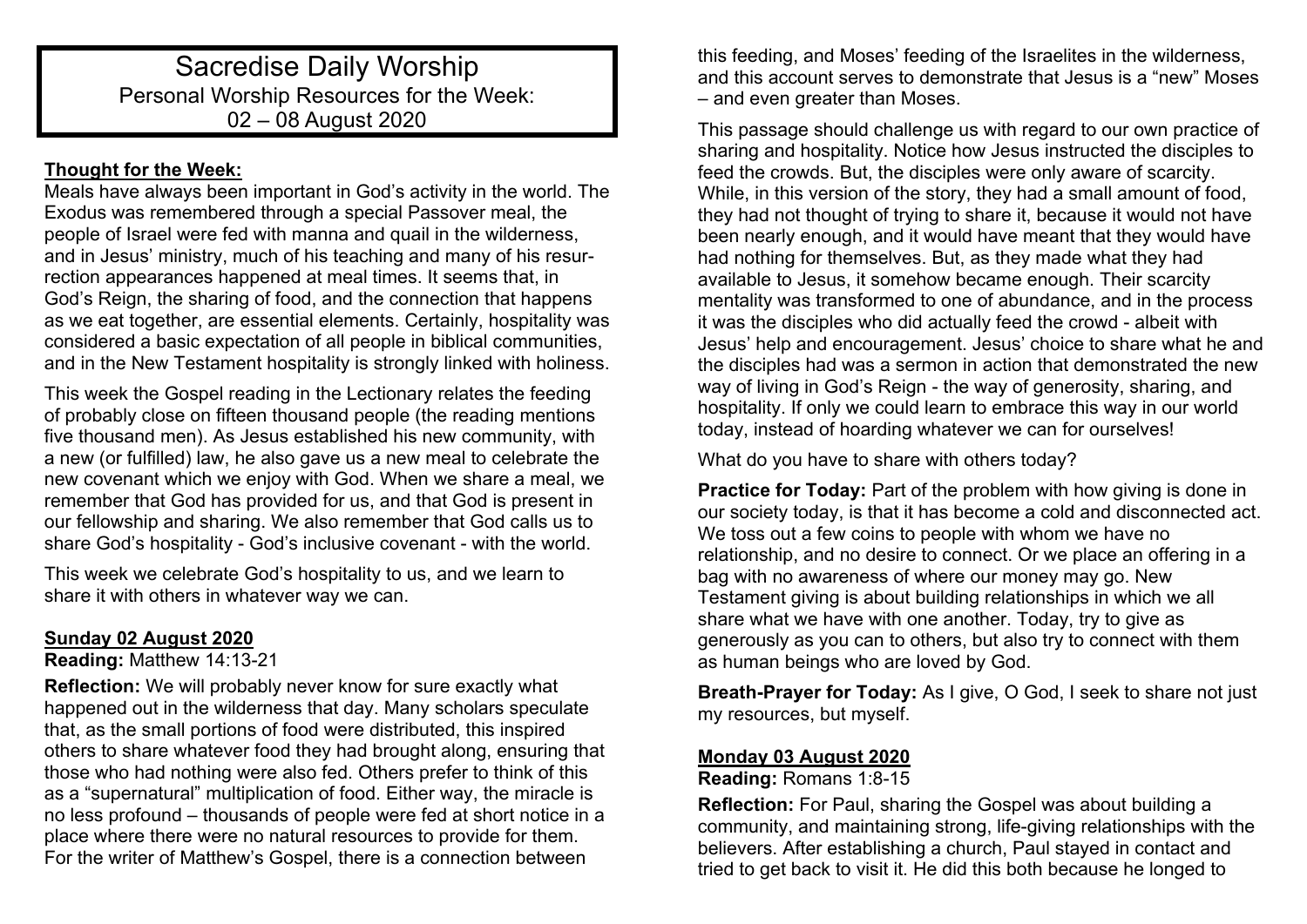share a "spiritual gift" (verse 11) with them, but also because he longed to be encouraged by their faith. So, while Paul was the apostle who had drawn them to Christ and who offered them his wisdom and ministry, he also knew that the believers, no matter how new or inexperienced they were in the faith, also had gifts they could give him that would enrich and strengthen him. Their love, their hospitality, and their encouragement were all valuable ways they could contribute to the life and ministry of this apostle.

It is easy, when times get tough, to feel that we have nothing to give to others. We may find ourselves focussing only on what we don't have, and withdrawing from others for fear that we will not have enough for ourselves and for them. But, when we step out of our fear and self-protection, we usually discover that others have as much to give as we do. And as we share ourselves with them, they are usually equally glad to share themselves with us. At the very least, as Paul does for the Romans, we can pray for one another and seek to bless and encourage each other.

Who needs you to share yourself with them today? And who can encourage and strengthen you, if you will let them?

**Practice for Today:** True prayer is about aligning our lives with God's values and priorities, and then allowing our connection with God to spill over into the way we live our lives. This is why Paul constantly prayed for the churches he established. It was a way of staying connected with them, and with God's dream for them. Today, allow your prayers for others to connect you more deeply with them and to lead you into loving, generous actions.

**Breath-Prayer for Today:** May my prayers for those around me, O God, lead me to give of myself more generously and lovingly.

### **Tuesday 04 August 2020**

### **Reading:** Acts 2:37-47

**Reflection:** Today's reading comes from the famous Pentecost passage. After experiencing the power of God's Spirit the disciples ran out into the streets praising God. As a crowd gathered to see what was happening, Peter began to preach – and went on for a long time. But, the heart of his message was quite simple: God has offered grace to all people, and invites us to repent – to change from our way to God's way – and receive the gift of God's Spirit for ourselves. This is an invitation based in God's hospitality. God longs for every one of us to find our home in God's family and love.

But, then the focus of the passage changes to the new community of believers and how they lived. Having experienced God's hospitality for themselves, these new believers couldn't help but share hospitality with one another and with their world. They were devoted to one another and to the apostle's teaching, which guided them in the way of Jesus. They shared meals, property, worship, and life together. And, as the people around them saw the difference in their lives, they joined in and were welcomed just as freely and kindly. This is an amazing vision of the power of hospitality to heal us, to connect us with each other, and to witness to the life of Christ.

How can you experience more of God's hospitality today? And how can you share this hospitality with others a little more?

**Practice for Today:** Hospitality does not have to be a burdensome thing that requires great preparation and expense. Welcoming others flows out of an attitude of gratitude for God's welcome, and is expressed in simple acts of kindness and friendliness. Today be hospitable to everyone you meet by greeting them with kindness and openness, and then treating them with dignity and respect.

**Breath-Prayer for Today:** As you have welcomed me into your hospitality, O God, so I seek to welcome others in your name.

## **Wednesday 05 August 2020**

**Reading:** Isaiah 43:1-7

**Reflection:** For the exiled people of Israel the most important thing to know was that God had not abandoned them, and had not stopped loving them. Although their exile was the consequence of their own foolishness, the prophets regularly reassured God's people that God's love was unfailing and that God's presence was still with them. Today's reading from Isaiah is a good example of one of these prophecies of reassurance. Here God declares, in no uncertain terms, that God's people belong to God. Nothing they could do could ever exclude them from God's love or hospitality. God assures them that God will draw them back to God and enable them to experience the joy of living in a clear experience of God's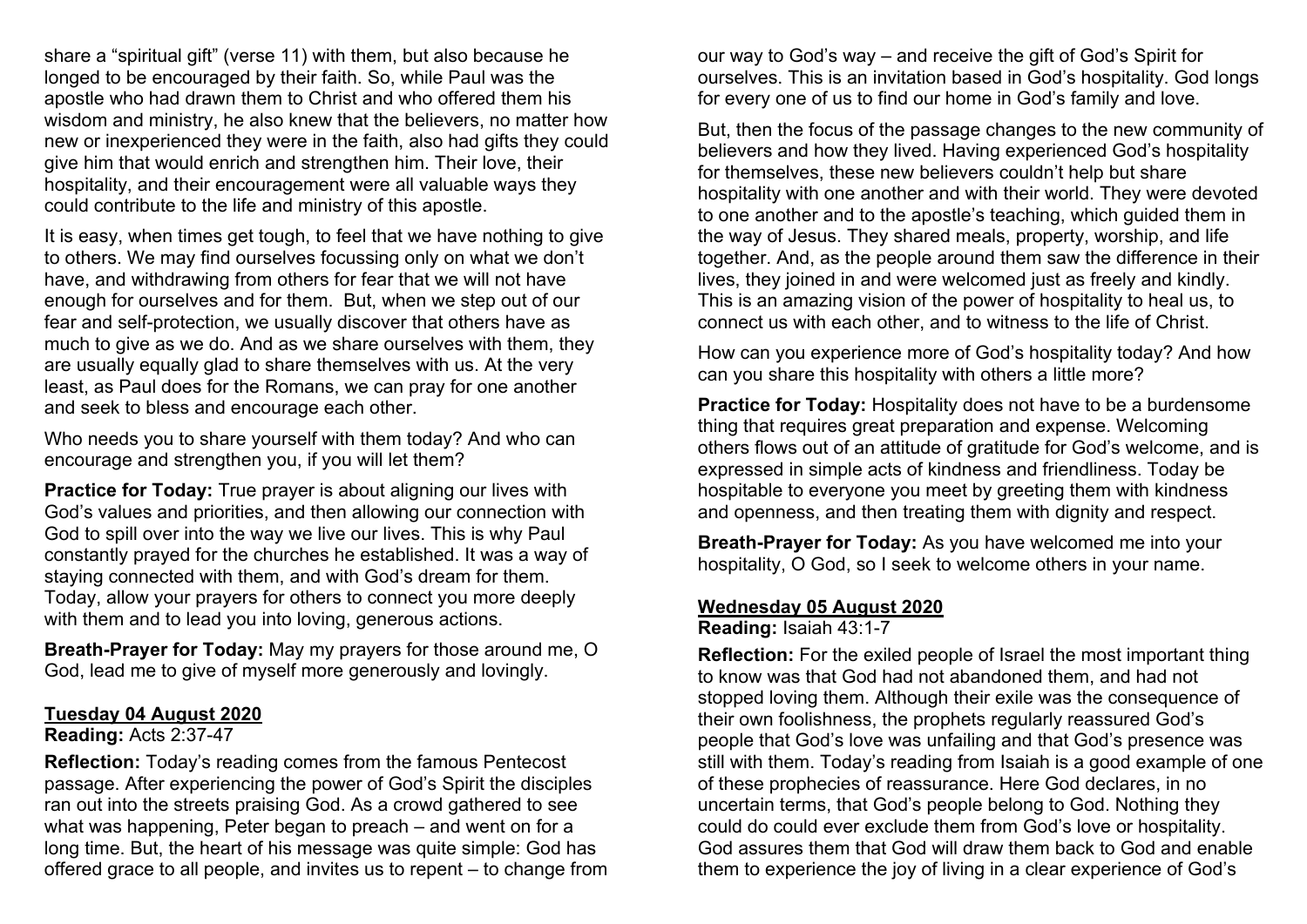presence and love. It is good to remember that, in those moments when we feel far from God, the feelings do not tell the truth. God is always with us.

There is a strange description, in this prophecy, of God trading God's people for other nations. In the light of Jesus' all-inclusive message this should sound strange to us. In the Old Testament view of things, only one nation belonged to God and they were favoured by God over all others. In this view, for God to "trade" other nations for God's people made sense and was very reassuring. Part of the scandal of Jesus' message, though, was his assertion that all nations belonged to God and all people were favoured by God. God's hospitality extends to all, if we will just receive it. This means that these words of reassurance apply to you and me today, as much as they did to Israel!

How can you find rest and reassurance in God's love for you today?

**Practice for Today:** Whenever we forget that God's hospitality is freely available to us, it can be helpful to practice the discipline of praise. When we praise God, we remember who God is and what God has done for us. We remind ourselves of God's promises and faithfulness, and we find reassurance and strength. Today, allow your praises to remind you that you belong to God and find rest in this truth.

**Breath-Prayer for Today:** I praise you, O God, for your love that assures me that I belong to you.

### **Thursday 06 August 2020**

**Reading:** 1 Kings 18:1-16

**Reflection:** As we have remembered God's gift of hospitality, we have also remembered that we are called to share this hospitality with others. Another word for God's hospitality is salvation. We are saved when we know that we belong to God and live as those who are God's. This always leads to our lives bringing salvation to others. This doesn't necessarily mean that we preach at our friends and neighbours and force them to pray "the sinner's prayer". Rather it means that we share God's grace and love with them in simple, practical ways that enable them to realise that God loves and welcomes them even more than we do.

In today's reading we get an example of what this kind of ministry of salvation looks like. The faithful believer Obadiah was in charge of the palace of the wicked king Ahab. This must have been very difficult for him, but he did not use it as an excuse to ignore the injustices of his world. When the queen threatened God's prophets, Obadiah sheltered them and provided food for them. This would have been very risky for his own safety, but he saved these servants of God because he knew it was the right thing to do. That's why he was surprised when Elijah asked him to take a message to the king that would almost certainly result in Obadiah's death (kings were known for killing messengers who bore bad news). But, Elijah assured him that he would not put Obadiah in danger, and so he faithfully took the message to Ahab – which was a small act that supported Elijah's work of salvation on behalf of the nation.

Sharing God's love and life does not have to be done in dramatic or difficult ways. Often it means simply protecting those who are threatened, standing up for those who don't have a voice, or providing for those who are in need. Small, practical acts of love and service are the best way to share the Gospel and lead others into a saving experience of God. Who needs you to share God's salvation with them like this today?

**Practice for Today:** Sometimes we may be tempted to view serving others as burdensome and distasteful. But, when we serve others, we discover a new joy and fullness of life for ourselves. It really is more blessed to give. Today, try to serve others in small, practical ways that reveal God's love and grace.

**Breath-Prayer for Today:** I long to share your salvation with others through simple acts of service, O God.

## **Friday 07 August 2020**

### **Reading:** Acts 18:24-28

**Reflection:** When we speak about sharing God's hospitality and salvation, we rightly focus on our actions, especially how we treat and serve others. But, that does not mean that our words are not important. The world into which the Gospel was first proclaimed was strongly influenced by Greek philosophical thought, and so it was often necessary for God's people to engage in debate in order to